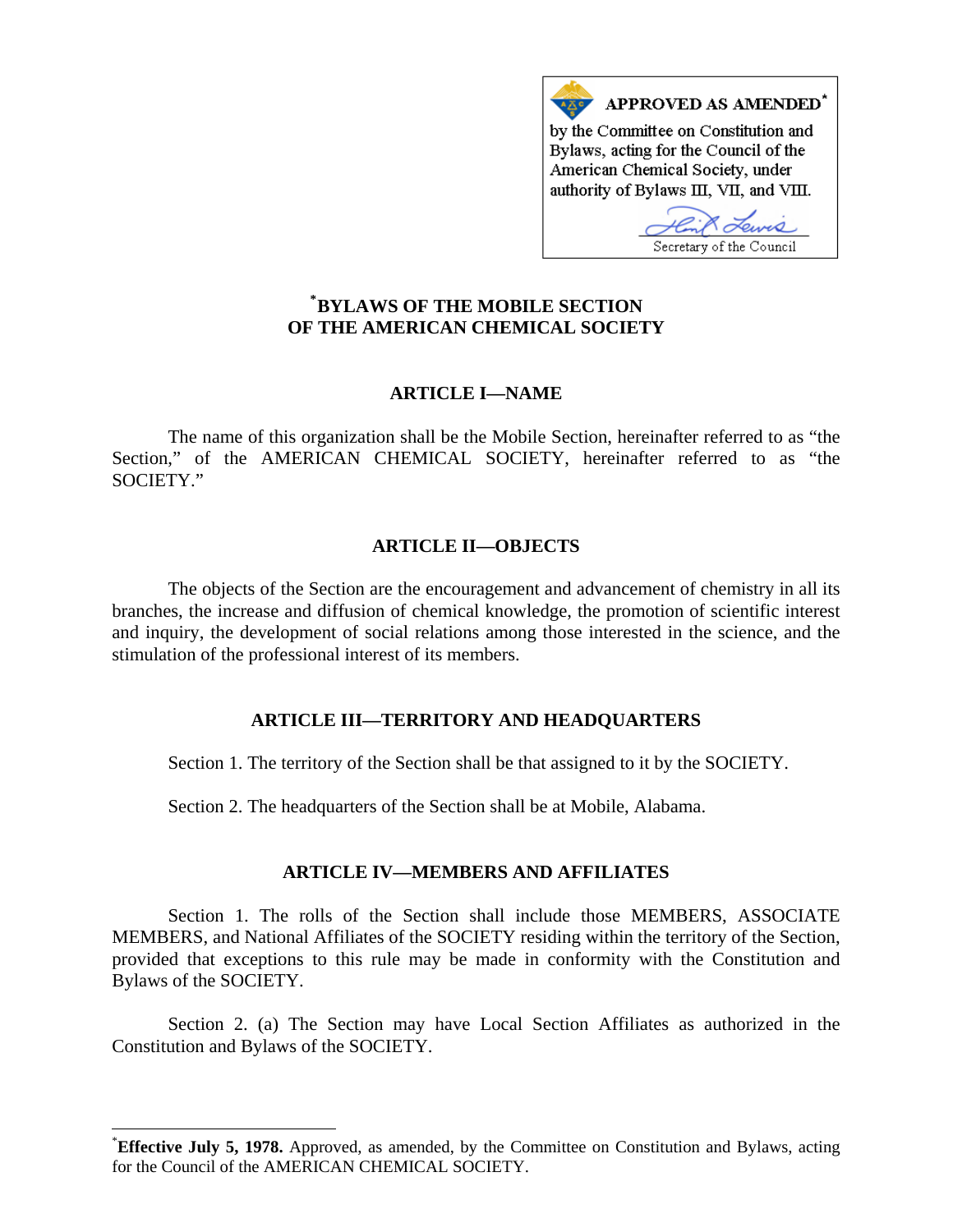(b) A Local Section Affiliate shall retain his status only as long as payment is made of Local Section dues.

Section 3. MEMBERS, ASSOCIATE MEMBERS, National Affiliates, and Local Section Affiliates shall have such rights and privileges as are accorded them by the Constitution and Bylaws of the SOCIETY. National Affiliates and Local Section affiliates may not vote for or hold an elective position of the Section, vote on articles of incorporation and bylaws of the Section, or serve as voting members of the Executive Committee.

#### **ARTICLE V—ORGANIZATION**

Section 1. The officers of the Section shall be a Chair, Chair-Elect, Secretary, and Treasurer.

Section 2. The Section shall have Councilors and Alternate Councilors as provided in the Constitution and Bylaws of the SOCIETY.

Section 3. The Executive Committee shall consist of the officers of the Section, Councilor(s), Alternate Councilor(s), Immediate Past Chair, and the chairs of the standing Committees. A quorum of the Executive Committee shall be five members, of which one must be an officer.

Section 4. The Chair, Chair-Elect, Councilors, and Alternate Councilors shall be chosen from MEMBERS. The Secretary and Treasurer shall be chosen from MEMBERS or, in exceptional instances and with the approval of the Executive Committee, from ASSOCIATE MEMBERS.

#### **ARTICLE VI—TERMS OF OFFICE AND MANNER OF ELECTION**

Section 1. Elected officers of the Section shall serve beginning January 1, for a term of one year or until their successors are elected. The Chair-Elect shall succeed to the office of Chair upon completion of his term of office.

Section 2. Councilors and Alternate Councilors shall take office on the first day of January following election and shall hold office for three years. In the event that this Section's representation on the Council is reduced as a result of official determination of representation as provided in the Constitution and Bylaws of the SOCIETY, the Councilors and Alternate Councilors having the longest unexpired terms shall be disqualified.

Section 3. In the event of a vacancy in the office of Chair, the Chair-Elect shall assume the added duties of the Chair for the unexpired term. All other vacancies shall be filled by the Executive Committee by interim appointment for the period up to the next annual election, at which time the Section shall choose a member to fill out the unexpired term. In the event the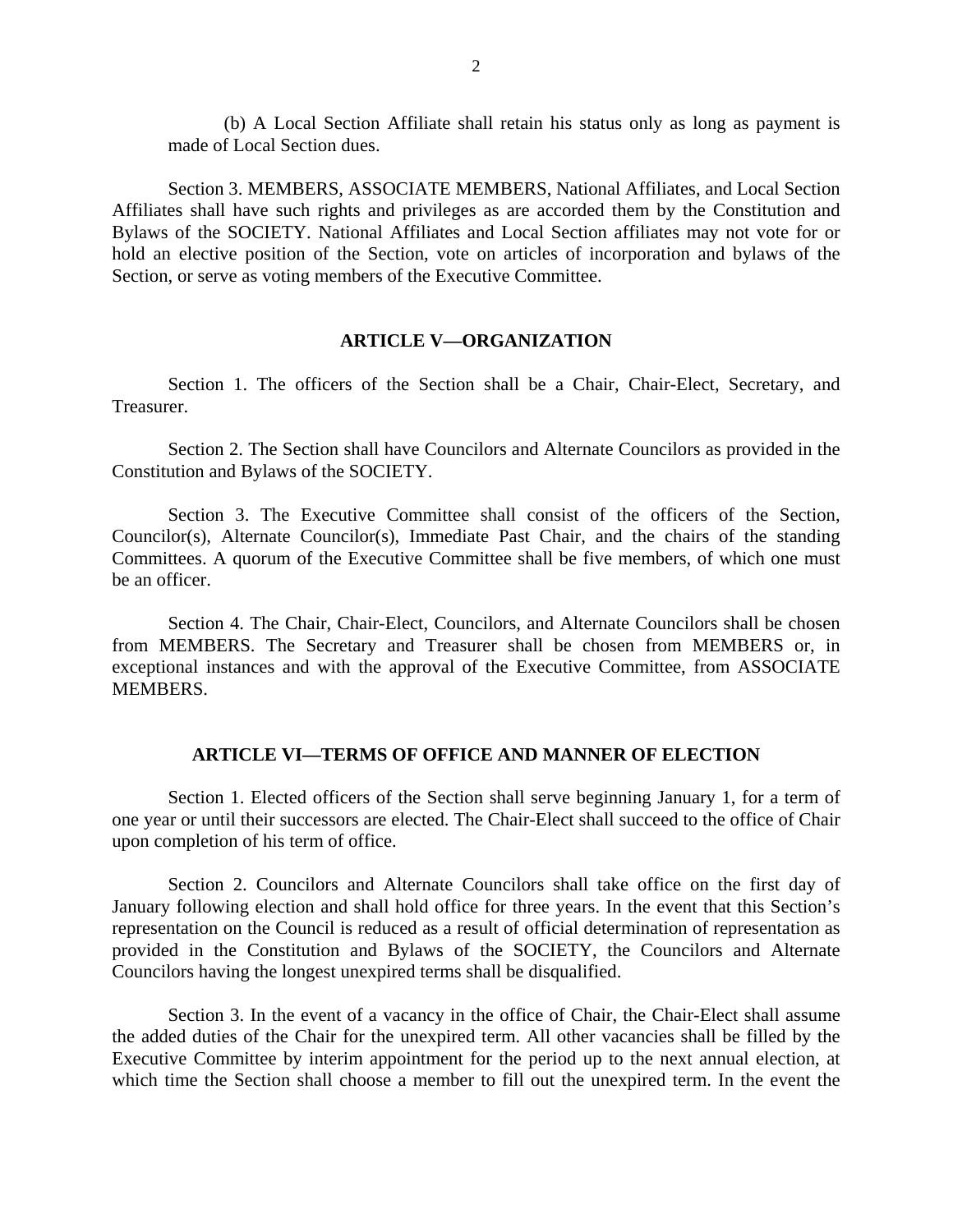office of Chair-Elect is filled by such interim appointment, the Section shall elect both a Chair and a Chair-Elect at its annual election.

Section 4. Prior to September 1 of each year, the Chair shall appoint a Nominating Committee of three members to provide nominees for the elected officers, Councilors, Alternate Councilors, and other elected persons.

Section 5. (a) The Nominating Committee shall report at the October meeting and nominate one candidate for each elective office. Additional nominations from the floor will be in order after the Nominating Committee reports.

(b) At the October meeting, the Chair shall appoint a committee of not less than three Tellers, whose duty shall be to take charge of the election.

Section 6. The Secretary shall cause the ballot as received from the Nominating Committee and any nominations from the floor to be printed or mimeographed and shall send a copy and a plain envelope marked "Ballot" to each member of the Section at least fourteen days prior to the November meeting. Ballots so printed or mimeographed shall be the only ballots which shall be counted.

To vote, a member shall indicate on the election ballot his choice(s) for no more than the number to be elected for the various offices. The member shall seal his ballot in a plain envelope marked "Ballot" and shall mail this envelope in a sealed envelope bearing his handwritten signature to the Chair of the Tellers. The ballots thus enclosed must be received not later than 8:00 p.m. of the day of the November meeting. A member may deliver his ballot in person to the Tellers provided he does so before the counting of the ballots begins.

At an announced meeting place the Tellers shall check the signatures of members against the master list of members provided by the Secretary. The validated outer envelopes shall be opened and the inner envelopes segregated. Then the Tellers shall open the ballot envelopes and count the votes. These proceedings may be observed by an interested member of the Section provided the member does not interfere with the business of the Tellers.

After the count, the Tellers shall deliver to the Secretary all ballots in a sealed package and shall certify to the Secretary the number of votes cast for each name on the ballot. The Secretary shall declare elected the candidate receiving the highest vote for each office. In case of a tie vote, or if no candidate receives a majority of the votes cast, the election shall be decided from the two highest candidates by a majority vote of those members present and voting at the November meeting. The Tellers shall certify the results to the Secretary who shall then declare the results of the election.

If for any reason it shall be impossible to execute the provisions of these bylaws regarding the time and date of nominations and elections, the Executive Committee shall arrange for nominations and elections in accordance with the spirit of these bylaws so far as possible.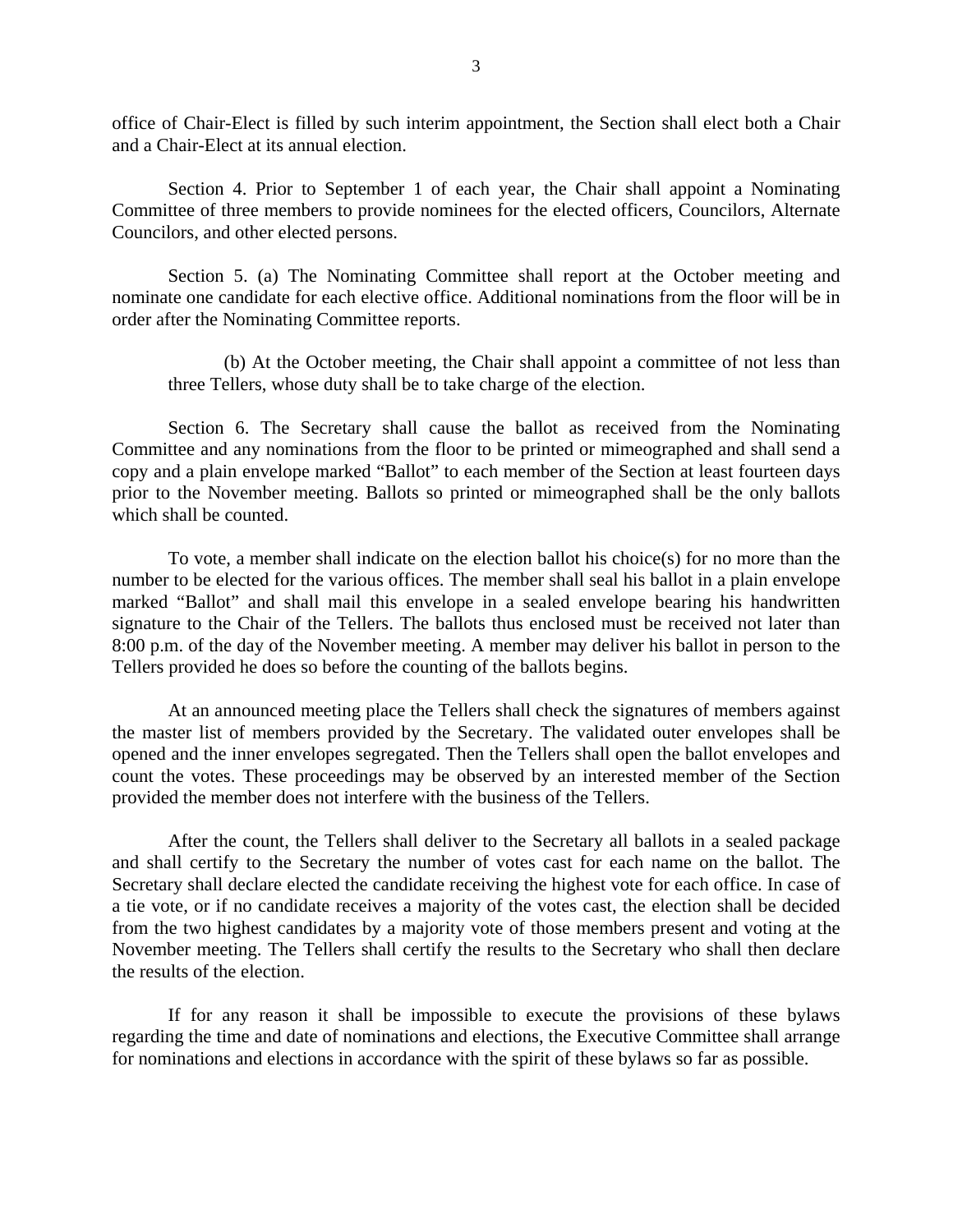Section 7. No member shall be eligible to hold more than one elective position at one time.

Power to appoint, re-elect, or elect implies power to remove or replace.

#### **ARTICLE VII—FINANCE**

Section 1. (a) All moneys and other valuables and property accruing to the Section shall be deposited with the Treasurer of the Section except as may otherwise be provided for in these bylaws.

(b) Only the Executive Committee, or the members of the Section by a vote of the majority of those present and voting at a regular business meeting, shall have power to authorize the expenditure of the Section's funds.

(c) Not later than February 15 of each year, the Executive Committee shall meet to receive estimated budgets from the Finance Committee for operating expenses of the Section for the year. After careful consideration, the Executive Committee shall approve the budgets either in their original or modified forms and shall appropriate sufficient funds to cover the budgets as approved. If at any time the funds appropriated are found to be insufficient, a request for additional appropriations may be presented to the Executive Committee for consideration and approval. Any unexpended funds appropriated to the officers and committees shall revert to the general fund at the end of the fiscal year.

(d) Either the Executive Committee, or the members of the Section by a majority vote of those present and voting at a regular business meeting, may authorize the expenditure of funds for other purposes as the occasion may arise.

(e) The Treasurer shall include in his report to the Section each month the expenditures and balance in each of the budgets for officers and committees.

## **BYLAW VIII—DUTIES OF OFFICERS AND EXECUTIVE COMMITTEE**

Section 1. The duties of the officers shall be those customarily performed by such officers, together with those responsibilities prescribed by the Constitution and Bylaws of the SOCIETY and by these bylaws, and such other duties as may be assigned from time to time by the Executive Committee.

Section 2. The Chair, or in his absence, the Chair-Elect, shall preside at all meetings of the Section and all meetings of the Executive Committee; in the event that neither can serve, the Secretary of the Section shall call the meeting to order and immediately proceed with the election of a Chair pro tem. The Chair shall appoint all committees, authorized by the Section or the Executive Committee, which are not otherwise provided for in these bylaws. All vacancies on committees shall be filled by the Chair of the Section.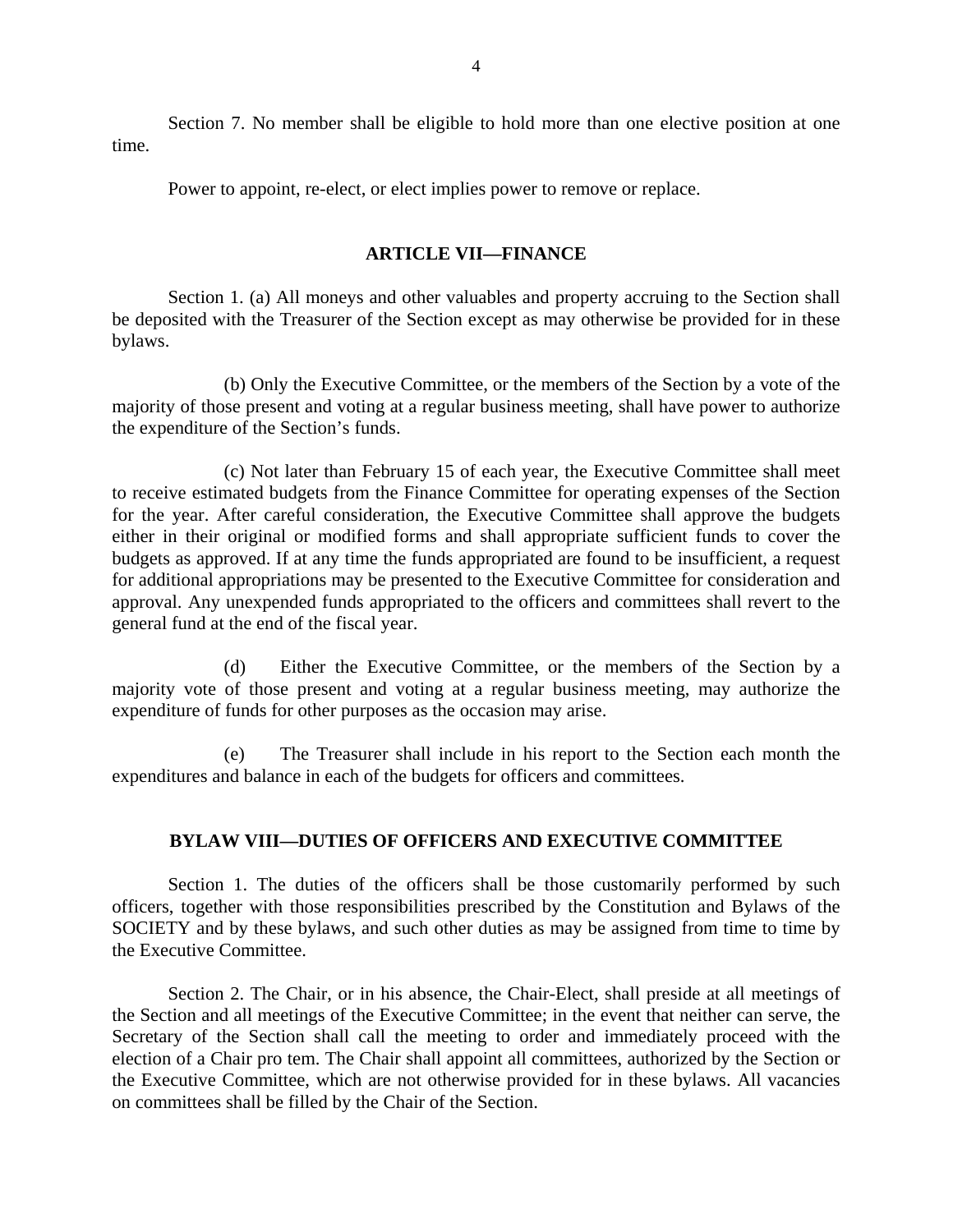Section 3. (a) The Executive Committee shall normally be the governing body of the Section and shall have power to conduct, manage, and direct the business and affairs of the Section in accordance with the SOCIETY and these bylaws. It shall report through the Secretary all its proceedings of all meetings to the membership at the next regular or special meeting following. Any member shall have an opportunity to speak for or against the action of the Executive Committee. It shall receive monthly oral reports and written annual reports at the last meeting of the year from all standing committees and make periodic reports to the Section. Any action taken by this Committee can be annulled only by a two-thirds vote of the members present and voting at any meeting.

(b) The Executive Committee with the cooperation of the Program Committee shall fix the time and place of each meeting of the Section.

Section 4. The Chair-Elect shall be Chair of the Program Committee.

Section 5. The Secretary shall keep a record of the proceedings of the Section and of the Executive Committee; shall in cooperation with the Chair or the Executive Committee make the regularly required reports to the Executive Director of the SOCIETY; shall under the direction of the Chair issue notices to the members and affiliates of the Section and to the members of the Executive Committee at least ten days prior to the meetings; and he shall perform all other duties usual to his office as prescribed in the Constitution and Bylaws of the SOCIETY and in these bylaws. He may be allowed such sums for clerical assistance, and for stationary and postage, as may be recommended by the Finance Committee and approved by the Executive Committee. The Secretary may require the Treasurer to deposit with him for safe keeping an indemnity bond, payable to the Mobile Section of the AMERICAN CHEMICAL SOCIETY, if and when the Executive Committee authorizes the Treasurer to be bonded. The Executive Committee upon recommendation of the Finance Committee shall determine the amount of such bond and authorize the Treasurer to pay the cost of such bond. The Section may authorize a seal which shall be in the custody of the Secretary.

Section 6. The Treasurer shall have charge of all funds belonging to the Section except as may otherwise be provided for in these bylaws; shall deposit all funds in such banks as are designated by the Executive Committee; shall make all disbursements, provided, however, that all bills shall be approved in writing by the Chair of the Finance Committee before payment. He shall make the regular required reports to the Secretary of the SOCIETY in accordance with the Constitution and Bylaws of the SOCIETY and shall file a financial statement on the appropriate income tax return blank with the Collector of Internal Revenue in accordance with Section 117 of the Revenue Act of 1943. At the first regular meeting of the Section of each new fiscal year he shall report in writing to the Section the financial condition of the Section at the close of the previous fiscal year (January 1 to December 31), and all financial transactions of the Section for that year.

Section 7. No salary shall be paid to any officers of the Section, but expenses incurred by officers and committees in performance of their duties shall be paid by the Section subject to the recommendation of the Finance Committee and approval of the Executive Committee.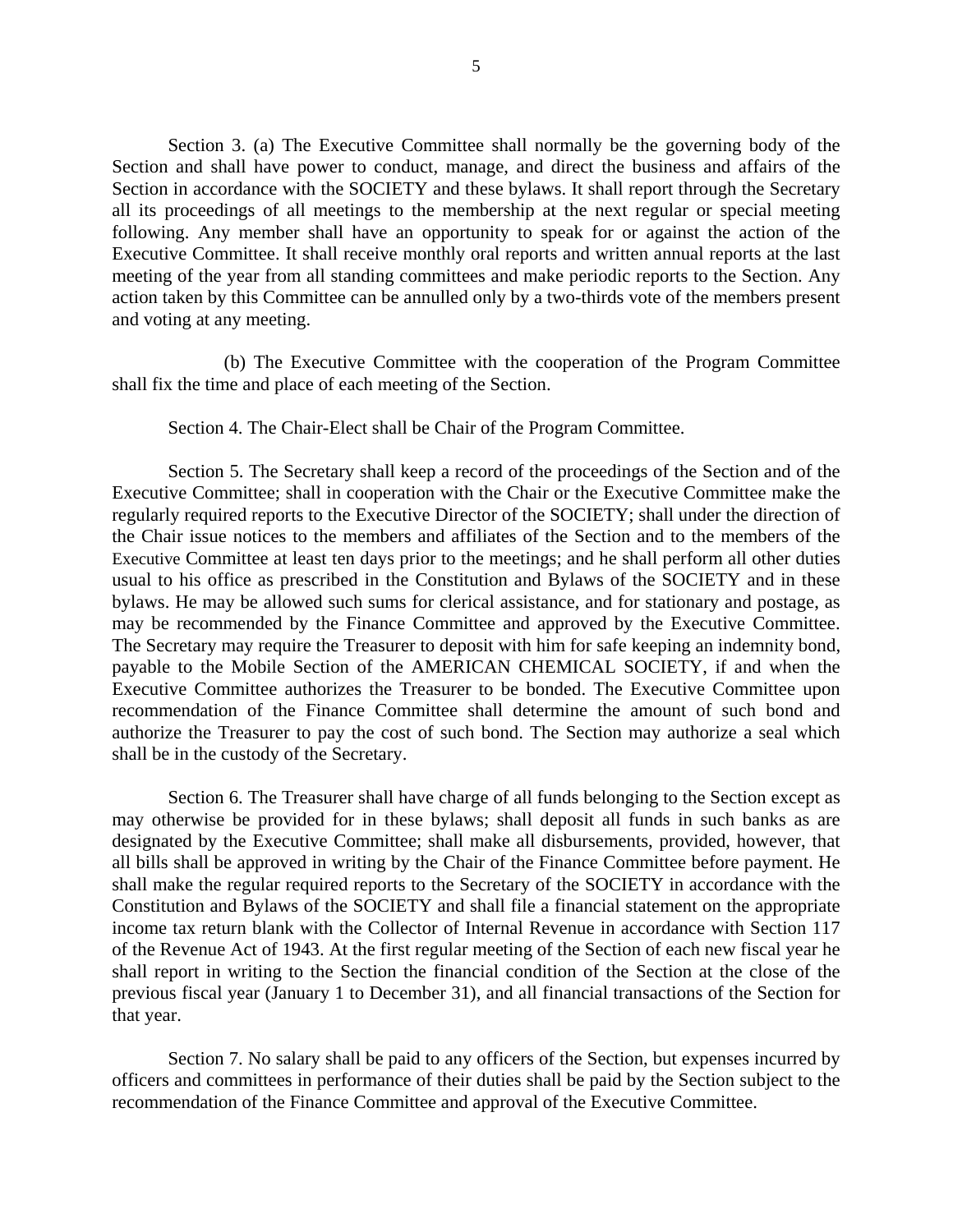#### **ARTICLE IX—STANDING COMMITTEES AND THEIR DUTIES**

Section 1. The standing committees of the Section shall be Program, Membership, Hospitality, Finance, Professional Relations and Status, and Public Representation which may have the following sub-committees, each with a Vice-Chair who may attend Executive Committee meetings but shall have no vote: (1) Radio and Television, (2) Speakers' Bureau, (3) Special Activities, and (4) Writers, and such others as may be established by vote of the Section. Each committee shall consist of not less than three members. The Chair of each of these committees shall be appointed and announced by the Chair-Elect before or at the last regular meeting preceding January 1, the date on which the new fiscal year begins and on which the Chair-Elect becomes Chair. The personnel of each committee shall preferably be appointed and announced at the same time but in case this is found to be impossible, appointments should be completed by February 1. The work of each of these standing committees shall be under the direction of the Chair except as otherwise provided in these bylaws. Each committee shall upon request report to the Executive Committee.

Section 2. The duties of the standing committees shall be those customarily performed by such committees, together with the duties assigned by the Chair of the Section or by the Executive Committee.

Section 3. The Program Committee shall arrange programs and secure speakers for the meetings of the Section and shall notify the Secretary and the Chair of the Public Representation Committee of all such meetings as far in advance as possible.

Section 4. The Membership Committee shall endeavor to maintain and increase the membership of the Section and pass upon the eligibility of Local Section Affiliates.

Section 5. The Public Representation Committee shall spread information with reference to the activities of the Section to all organizations and forces; business, civic, social, etc., within the Section's territory, and shall endeavor to maintain satisfactory relationships with the local press in order to obtain the maximum desirable publicity of the activities of the Section, and make reports of the meetings to the editors of *Chemical and Engineering News* and to the *Southern Chemist*. This Committee shall also take such steps as it deems desirable to protect or enhance at all times the standing of the chemical profession in the community.

Section 6. The Hospitality Committee shall promote fellowship among the members and shall introduce new members and visitors.

Section 7. The Finance Committee shall have charge, subject to the control of the Executive Committee, of all matters relating to investments and all means of obtaining additional revenue except as may otherwise be provided for in these bylaws. Within thirty days after the beginning of a new fiscal year, with the cooperation of the Treasurer, Secretary, Chair of the Program Committee, and such other officers and committees as may expect to require funds to cover the operating expenses for the year, it shall prepare budgets to cover the operation of the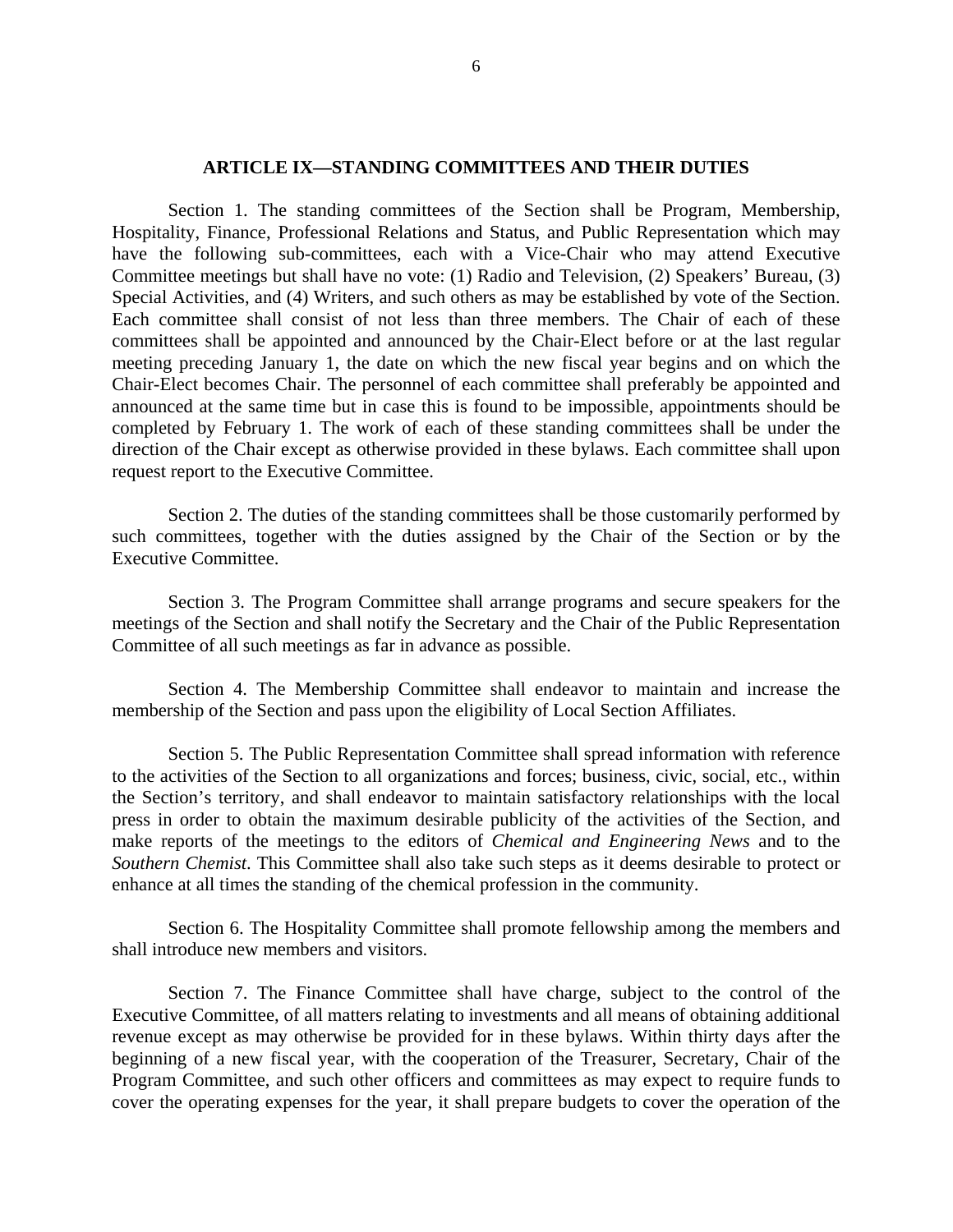Section. The Committee shall submit the proposed budgets to the Executive Committee not later than February 1 for approval either in their original or modified forms and it shall have general supervision over carrying out the provisions of the same after they have been duly approved. It shall be the duty of this Committee to examine and audit the account books, vouchers, bank statements, and reports of the Treasurer, as of December 31, of each year, and to report its findings to the Executive Committee at its first meeting of the new fiscal year and, if approved, to the first regular meeting of the Section following this date.

Section 8. The Committee on Professional Relations and Status shall conduct continuous investigation of matters bearing on the professional relations and status of the membership and shall establish procedures by which the needs, wishes, and attitudes of the members in the field of professional relations would be channeled through the local committee to the National Committee for appropriate consideration and such action as is possible.

#### **ARTICLE X—MEETINGS**

Section 1. There shall be at least five regular meetings of the Section per annum, preferably during the months September to June inclusive. Only one regular meeting shall be scheduled in any one month except under special circumstances when the Executive Committee may approve one additional regular meeting. Special meetings shall not be substituted for regular meetings unless they are of a high technical caliber and then only by approval of the Executive Committee. The date and time of each regular meeting shall be sufficiently flexible to allow the Program Committee to obtain qualified speakers. The Executive Committee shall designate the place of each meeting and it may alter the place and time of any regular meeting.

Section 2. The Section shall hold special meetings at the call of the Executive Committee or at the written request of 20 percent of the members of the Section. The notices of special meetings shall state the exact nature of the business to be transacted and no other business shall be transacted at these meetings.

Section 3. Due notice of all meetings shall be sent to each member and affiliate of the Section. A quorum for all meetings of the Section shall consist of 20 percent of the members of the Section. In the absence of a quorum no business shall be transacted.

Section 4. At the regular meetings of the Section the order of business shall be as follows:

- 1. Reading of minutes of previous meeting.
- 2. Reports of officers.
- 3. Reports of committees.
- 4. Miscellaneous business.
- 5. Program.
- 6. Adjournment.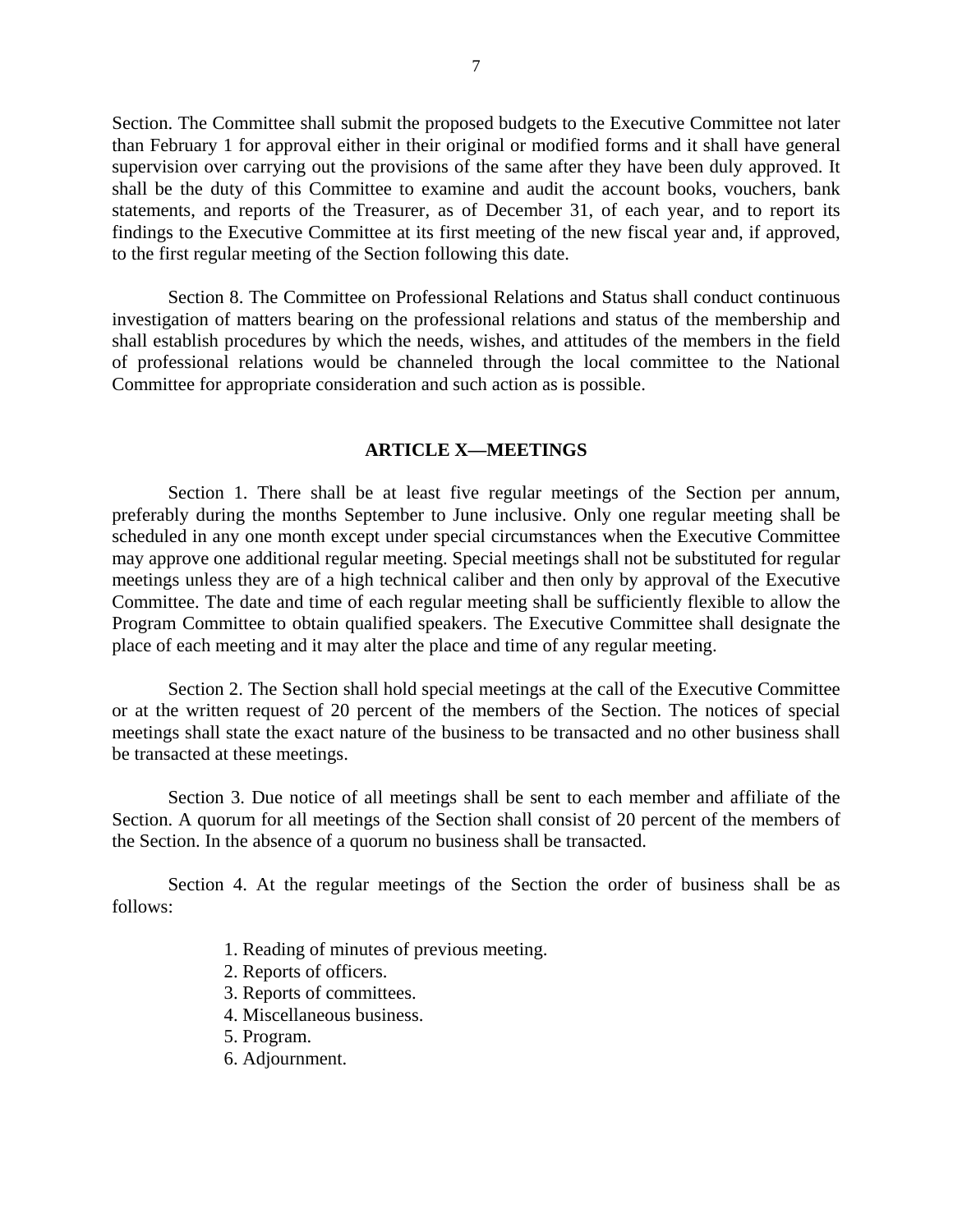The regular order of business for any one meeting may be altered by the Chair with the consent of a majority of the members present.

Section 5. The Executive Committee shall meet, upon due notice to its members, at the call of the Chair or at the request of a majority of the Committee. In the absence of a quorum, called meetings shall adjourn to a date.

Section 6. At the last meeting of the fiscal year, the Chair and other officers for the ensuing year shall be installed with appropriate ceremonies.

#### **ARTICLE XI—DUES**

Section 1. All National Affiliates and members of the Section, except MEMBERS in emeritus status of the SOCIETY, may be assessed such annual Local Section dues as may be set by the Executive Committee.

Section 2. The annual dues of Local Section Affiliates shall be set by the Executive Committee in accordance with the Constitution and Bylaws of the SOCIETY. Failure to pay such dues in advance shall automatically terminate the affiliation.

## **ARTICLE XII—AMENDMENTS**

Section 1. A proposed amendment to these Bylaws may originate either in the Executive Committee or by petition of five members in good standing who must submit it in writing to the Executive Committee. If it is approved by a majority of the Executive Committee, the Secretary shall furnish all members of the Section with copies of the proposed amendment at the time when notice of the next meeting of the Section is given.

Section 2. At the second meeting of the Section after notice of the proposed amendment is given, the amendment may be adopted by two-thirds of the votes of the members present.

Section 3. A proposed amendment which does not receive approval by the Executive Committee may be placed before a meeting upon the written request of at least ten members to the Secretary who shall, thereupon, proceed as if it were an amendment approved by the Executive Committee.

Section 4. A member may vote upon an amendment to these bylaws either in person at the meeting or by delivering a signed vote to the Secretary prior to such meeting. The vote delivered to the Secretary shall be brought to the meeting and there counted with the other votes cast in person.

Section 5. The certified copy of these bylaws shall be in the custody of the Secretary who shall forward same to the Executive Director of the SOCIETY for re-certification whenever